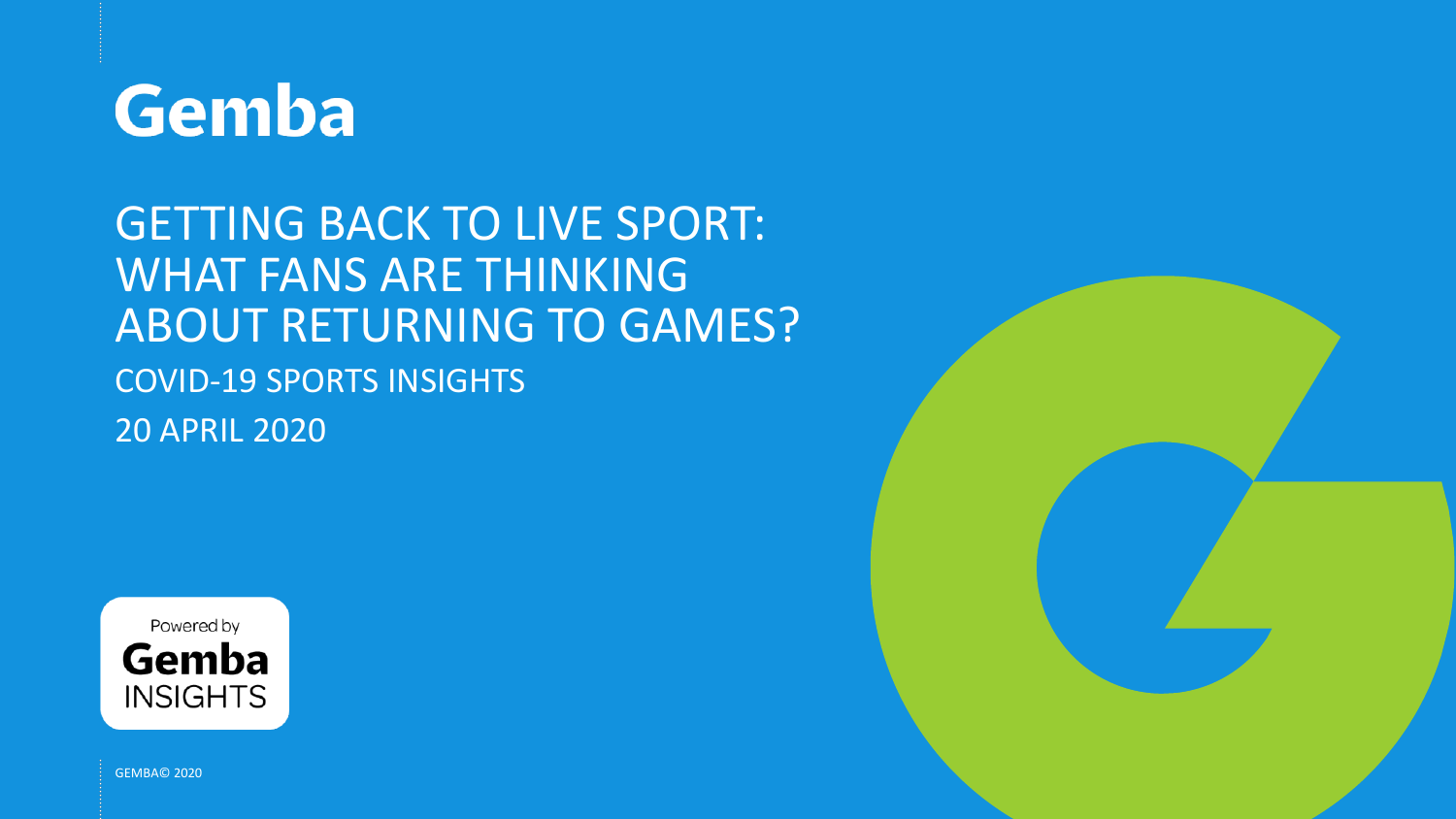### Gemba

### **WHAT FANS ARE THINKING ABOUT RETURNING TO GAMES?**

- We are a long way from a return to normal. 33% of sports fanatics (and 41% of the Australian population) say they **would not feel safe**  attending a game before a vaccine for COVID-19 was developed 1.
- While most Australians say they are missing live sport, worryingly 16% of sports fanatics say they are **not missing it at all**. Will they return as fans when sport restarts? 2.
- Australians are uncertain about when and how live sport should return. While 23% of Australians feel no sport should be played at all in 2020, 33% feel comfortable for it to be played without fans present, and 38% think sport should eventually be played in 2020, but with most of those looking for restrictions on attendance and practising social distancing 3.

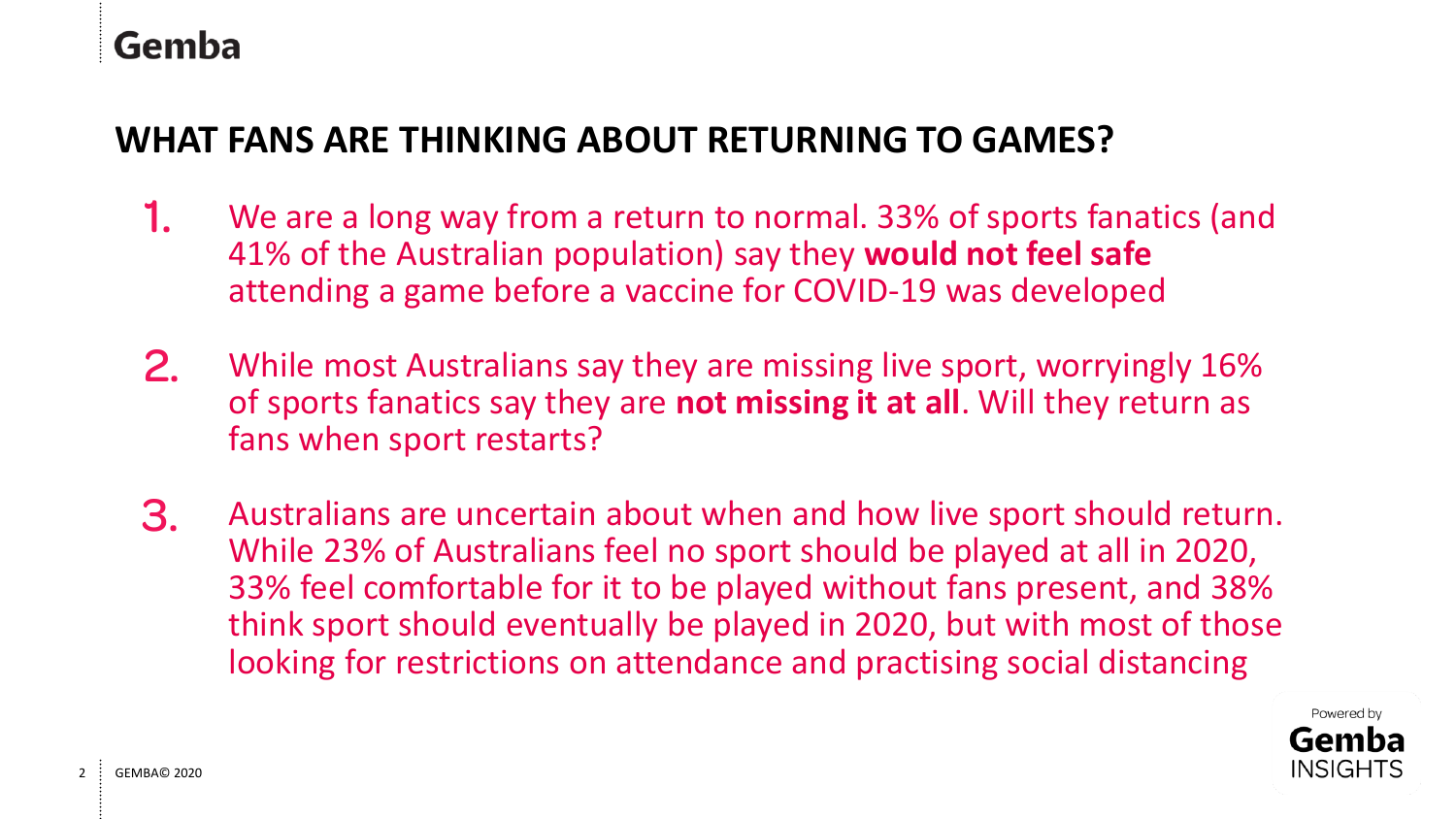### 39% OF AUSTRALIANS, AND HALF OF AUSTRALIAN MALES, ARE MISSING LIVE SPORT A LOT DURING THE SHUTDOWN









**Very much** 



Q. How much would you say you miss having the opportunity to watch live sports?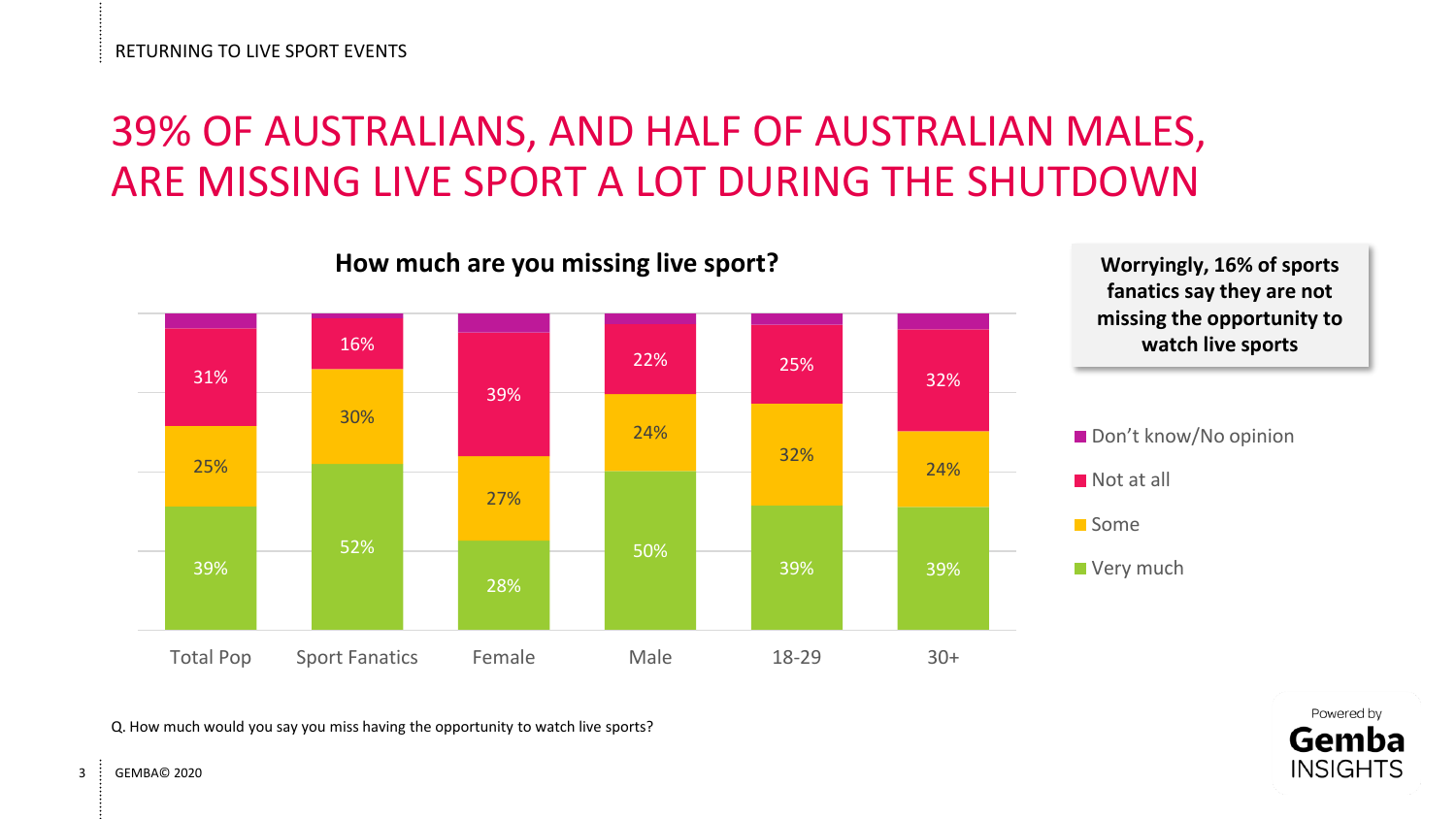### A SLIGHT MAJORITY THINK EITHER NO SPORTS SHOULD BE PLAYED IN 2020, OR AT BEST PLAYED WITH NO FANS PRESENT

**Australians' feelings towards live sport returning in 2020** "For the remainder of 2020, do you think sports should eventually be…?"



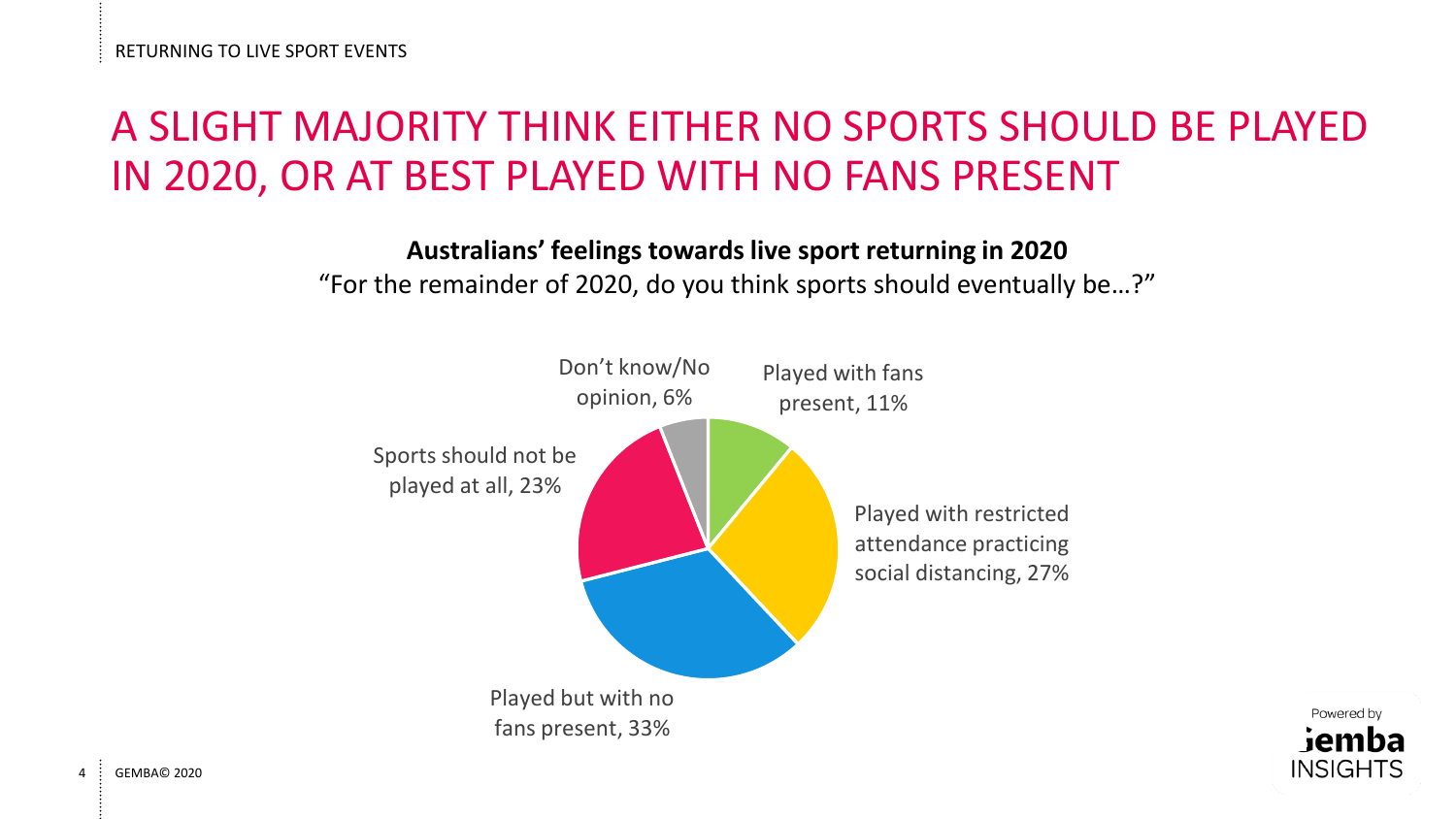### YOUNGER PEOPLE AND SPORTS FANATICS ARE SLIGHTLY MORE BULLISH ABOUT SPORT BEING PLAYED IN 2020

#### **Current feelings around live sports returning in 2020**



Don't know/No opinion

Sports should not be played at all

 $\blacksquare$  Played but with no fans present

**Played with restricted attendance** practicing social distancing **Played with fans present** 

> Powered by Gemba **INSIGHTS**

Q. For the remainder of 2020, do you think sports should eventually be … ?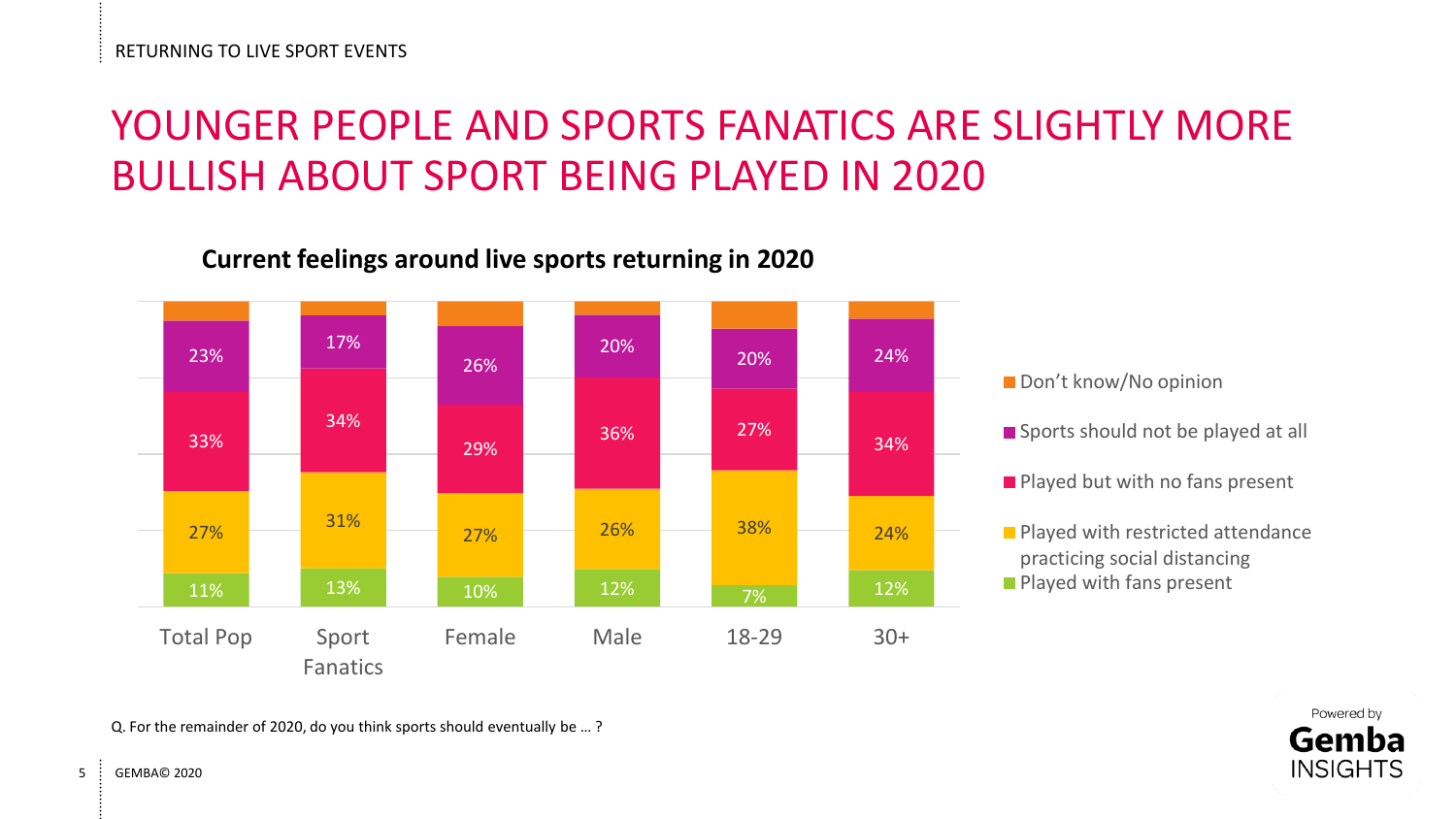# BUT MANY PEOPLE WON'T FEEL SAFE ATTENDING GAMES UNTIL A VACCINE IS AVAILABLE

**Current feelings around returning to live sports events prior to a Coronavirus vaccine being available**



Would not feel safe at all

 $\blacksquare$  Feel safe only if there was restricted attendance and social distancing

**Feel safe attending a game** 

Q. If sports were to resume play later this year but before a vaccine for coronavirus is developed would you … ?

Powered by Gemba **INSIGHTS**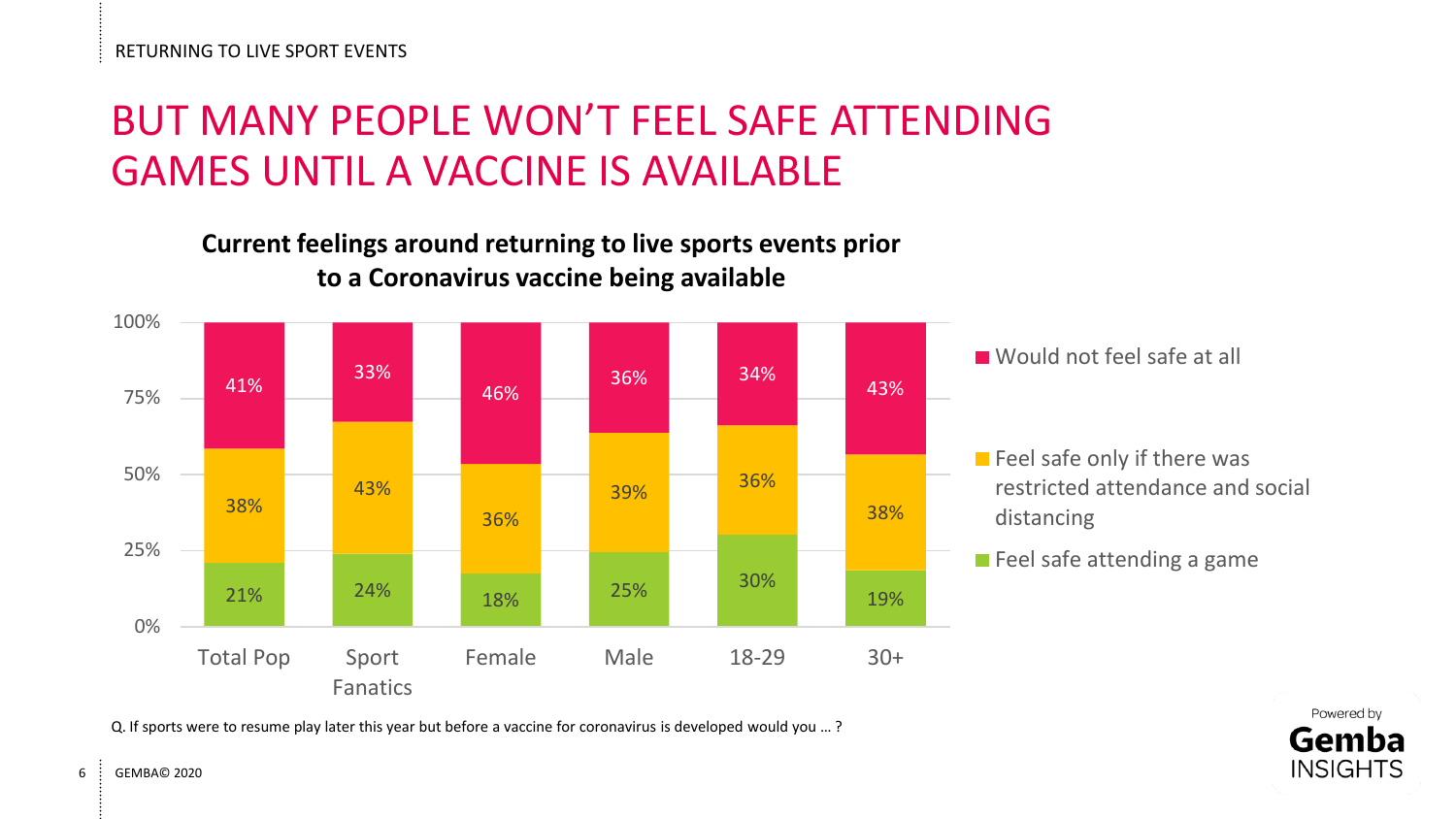# SPORTS FANATICS ARE MORE LIKELY TO FEEL SAFE RETURNING TO SPORTS EVENTS WITHOUT A VACCINE

**Current feelings around returning to live sports events prior to a Coronavirus vaccine being available – by fanatics of various sports and general population**



Gemba **INSIGHTS** 

Q. If sports were to resume play later this year but before a vaccine for coronavirus is developed would you … ?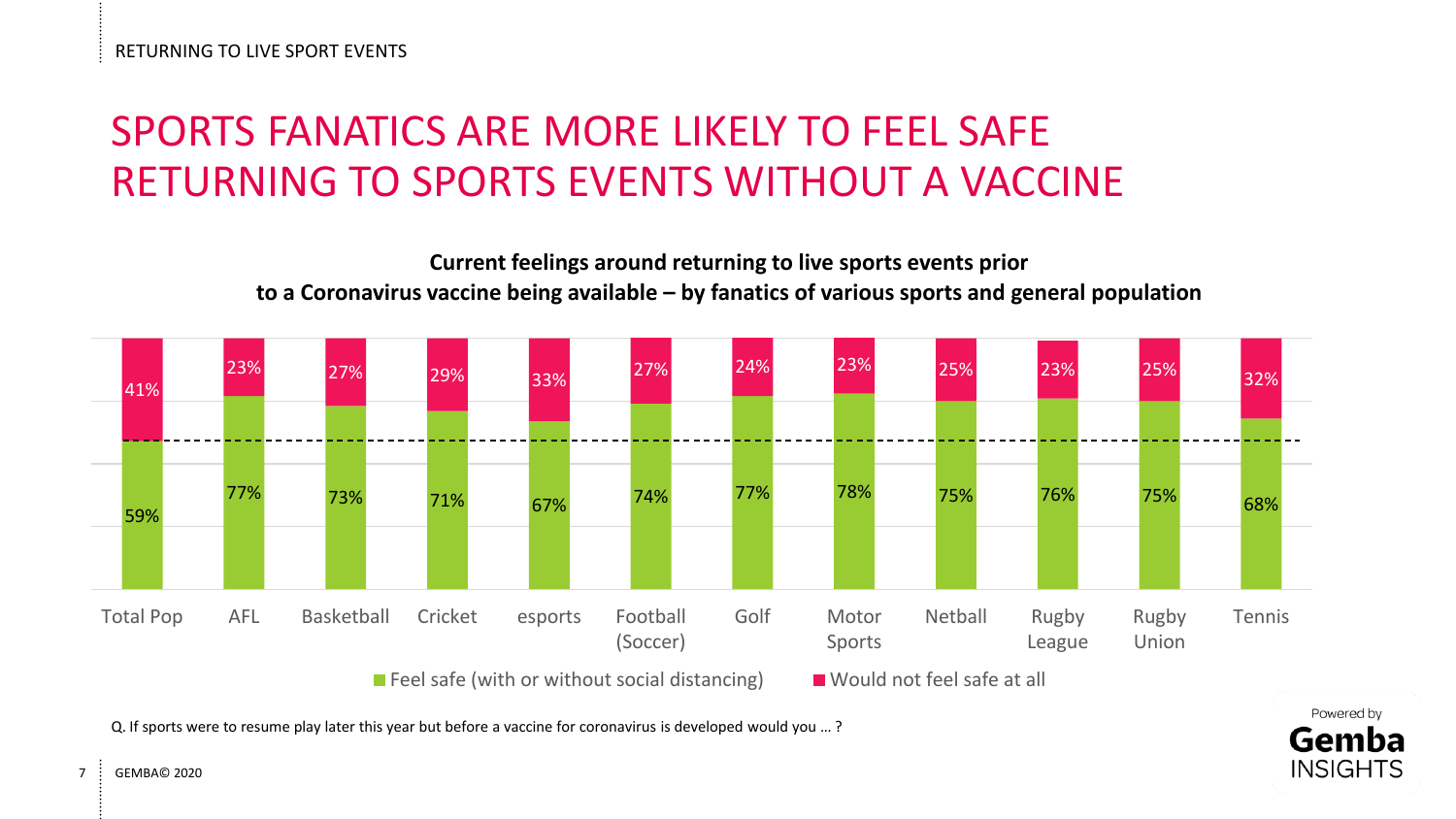# AUSTRALIANS SEEM TO BE LESS CONCERNED ABOUT RETURNING TO LIVE SPORTS EVENTS THAN AMERICANS



Gemba survey of n=300 Australians conducted over 16-17 April 2020; US results published by Seton Hall Sports Poll and reported by ESPN.com, 6-8 April 2020, n=762 Q. If sports were to resume play later this year but before a vaccine for coronavirus is developed would you … ?

 $8 \cdot \cdot$  GFMBA $\odot$  2020

Powered by Gemba **INSIGHTS**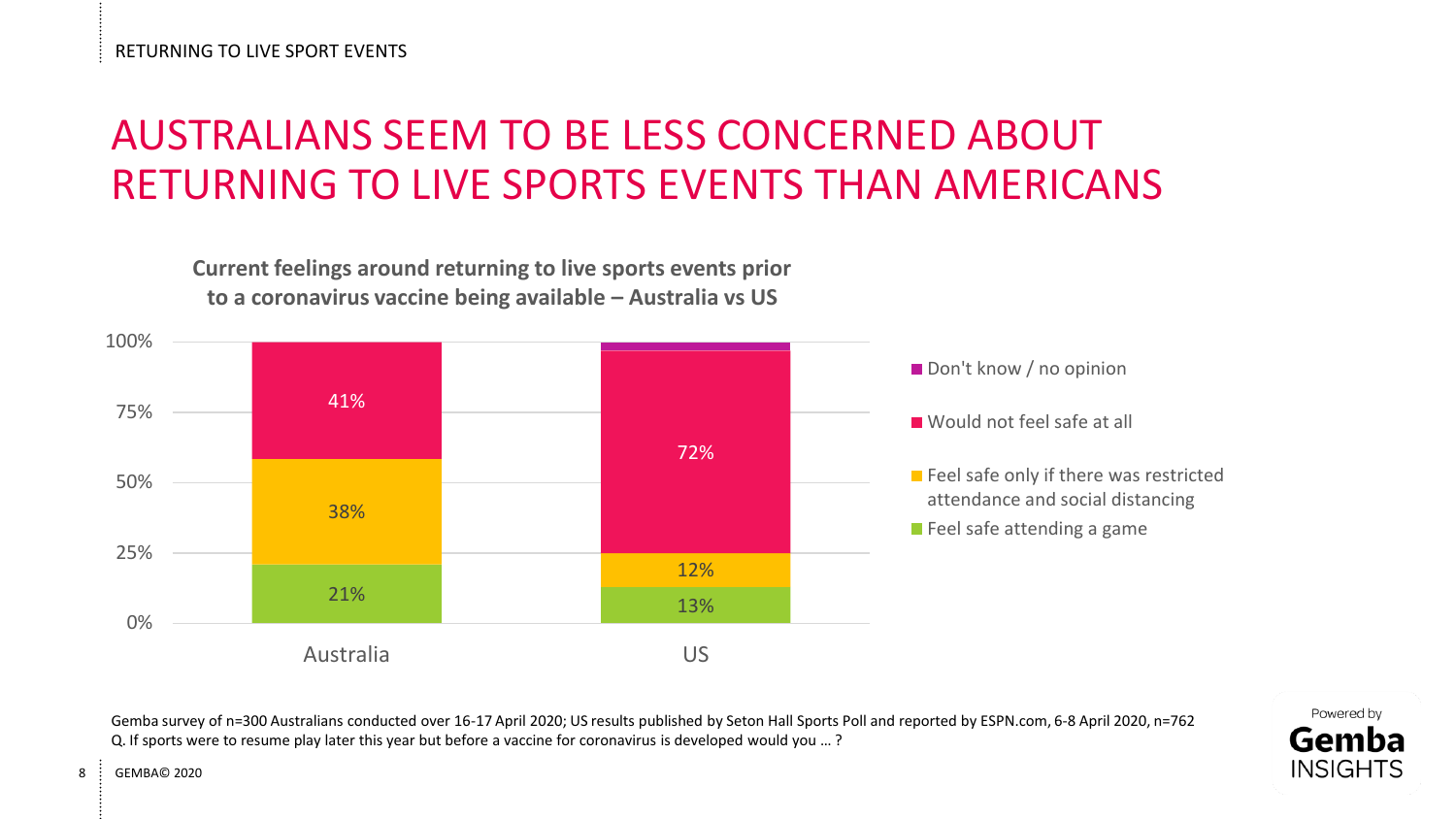- Gemba conducted this poll of Australians on 16-17 April 2020
- Nationally representative sample n=300

### **Visit [www.thegembagroup.com/insights](http://www.thegembagroup.com/insights)**